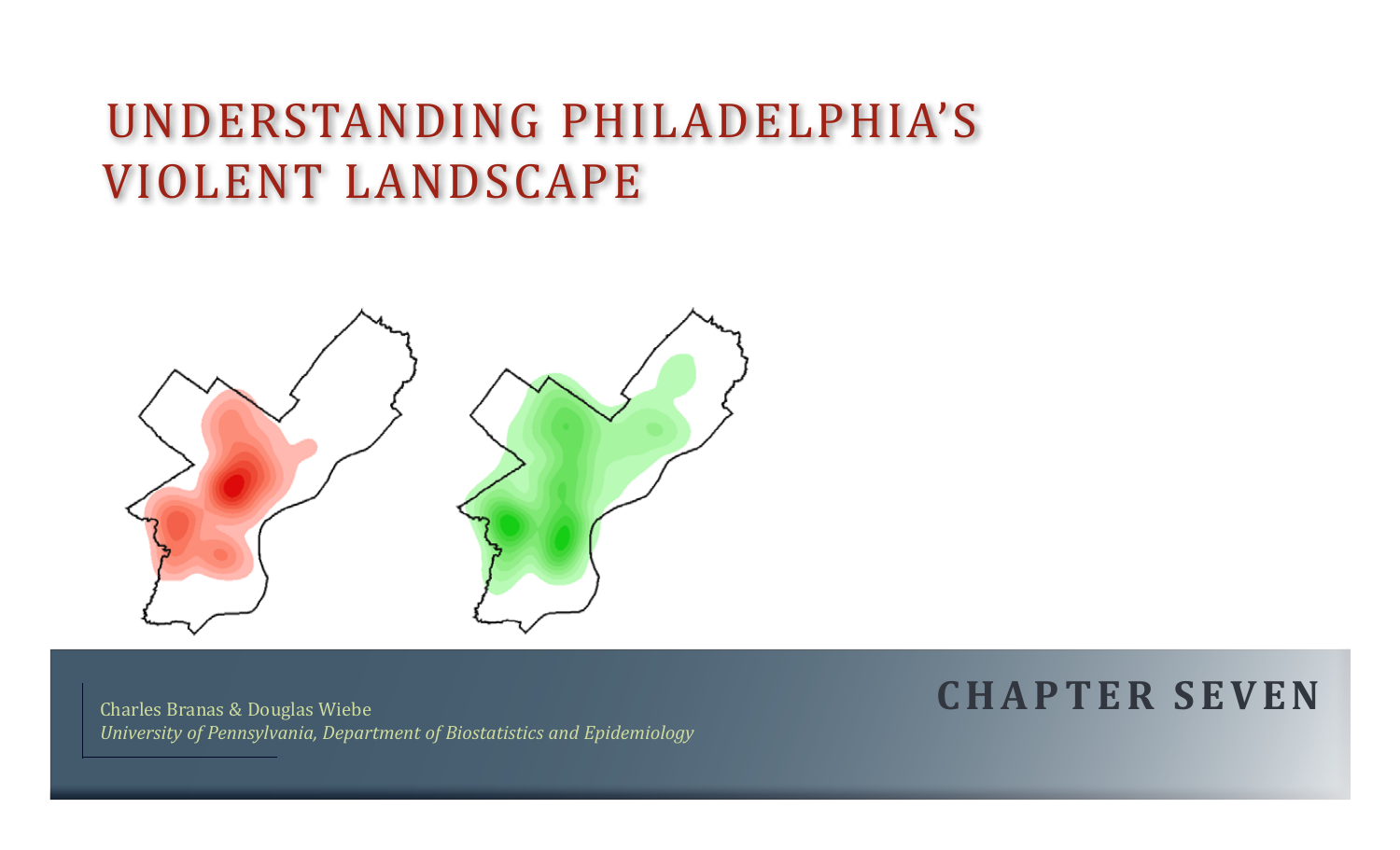### It is widely thought that cities like Philadelphia contain

pockets where violence occurs with disproportionate frequency. For Philadelphians and urban dwellers in general this begs the question, Does what you choose to do or where you find yourself place you at risk for violence? This chapter describes two Philadelphia-based research projects that investigate how the nature and whereabouts of peoples' activities relate to the likelihood of being the victim of violence. Particular attention is paid to the challenging task of measuring "exposure" to elements of the surrounding environment. This chapter is motivated by research conducted in Philadelphia over the past century and describes new approaches to understanding today's violent landscape in the hopes of a less violent Philadelphia tomorrow.

#### **INTRODUCTION**

Philadelphia has hosted some of the nation's earliest and most influential studies of violence. In 1899, W.E.B. Du Bois reported that "murderous assaults on peacable citizens" were on the rise in Philadelphia, illustrating his statistics with numerous maps and case studies of fighting, assaults, and homicide (The Philadelphia Negro: A Social Study, 1899). Half a century later, Marvin Wolfgang, described as "the most influential criminologist in the English-speaking world," studied hundreds of murders in Philadelphia (Cohn, 1994). He concluded that many were at the hands of habitual offenders and that victims and offenders were less distinct than previously thought (Wolfgang, 1958). A century later, other landmark Philadelphia studies continue to unravel the situations, weapons, and decaying conditions that are associated with street violence (McGonigal, 1993 & Anderson, 1999). These studies have been invaluable in helping Philadelphia, and in fact all major U.S. cities, understand and ultimately begin to reduce their violence problems.

The work outlined in this chapter builds on this tradition of Philadelphia-based studies of violence. It could not have been conducted without support from the National Institutes of Health (NIH), the largest public health research agency in the United States. This work is already pioneering with respect to firearm violence, the most prevalent form of fatal violence, and it accounts for nearly two-thirds of all the studies of firearm violence the NIH has ever funded. This is true despite the fact that firearm injuries are far greater threats to health than many of the other conditions in which NIH research dollars are more heavily invested (Branas, 2005).

Thus through the NIH and other supporters, most notably the Chicago-based Joyce Foundation, our work seeks to advance the understanding of violence in Philadelphia and other cities. This work has included two major studies, both of which rely heavily on geographic analysis to better understand the risk factors that lead to violence: the Philadelphia Gun and Alcohol Study (NIH grants R01AA13119, and R01AA016187) and the Space-Time Adolescent Risk Study (NIH grant R01AA014944).

#### The Philadelphia Gun and Alcohol Study

The Philadelphia Gun and Alcohol Study (PGAS) is an epidemiologic investigation of the impact of factors related to the risk of being shot. These include personal factors, such as drinking alcohol or having a gun, and geographic factors, such as proximity to alcohol



above Figure 1 - Philadelphia hot spot maps of shooting victims (in red) and randomly matched individuals who had not been shot (in green)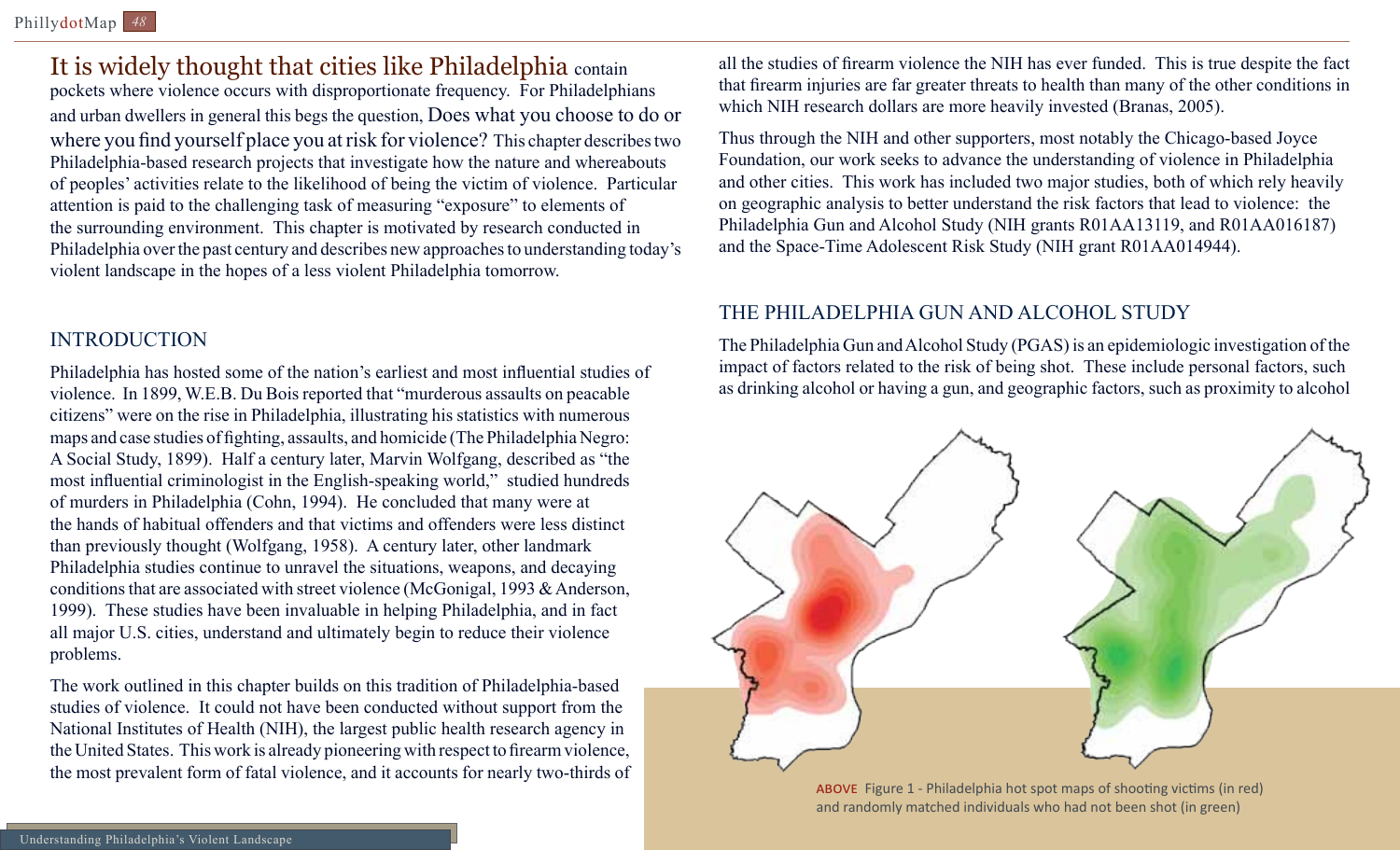outlets or households with guns. Over thirty months, the PGAS enrolled more than 2,000 adult residents who were the victims of shootings in the City of Philadelphia along with residents of similar characteristics who had not been shot. This "case-control" approach is commonly used by epidemiologists to study diseases and is the same method that originally established the link between smoking and lung cancer.

The PGAS is a real-time research effort that has involved numerous academic, government, and industry partners. On a daily basis, the locations and activities of recent shooting victims were sent to the University of Pennsylvania from the Philadelphia Police Department and Medical Examiner's Office. Each time this occurred, an age, race, and sex-matched adult Philadelphia resident who had not been shot was randomly selected as a control and interviewed over the telephone to establish their own location and activities at the time of the victim's shooting (see Figure 1). As a testament to the seamless and invaluable cooperation of the study's municipal partners, these victims and their matching controls were typically enrolled within one to two days of each shooting. Additional victim and geographic data were later obtained from a dozen local, state, and federal data partners.

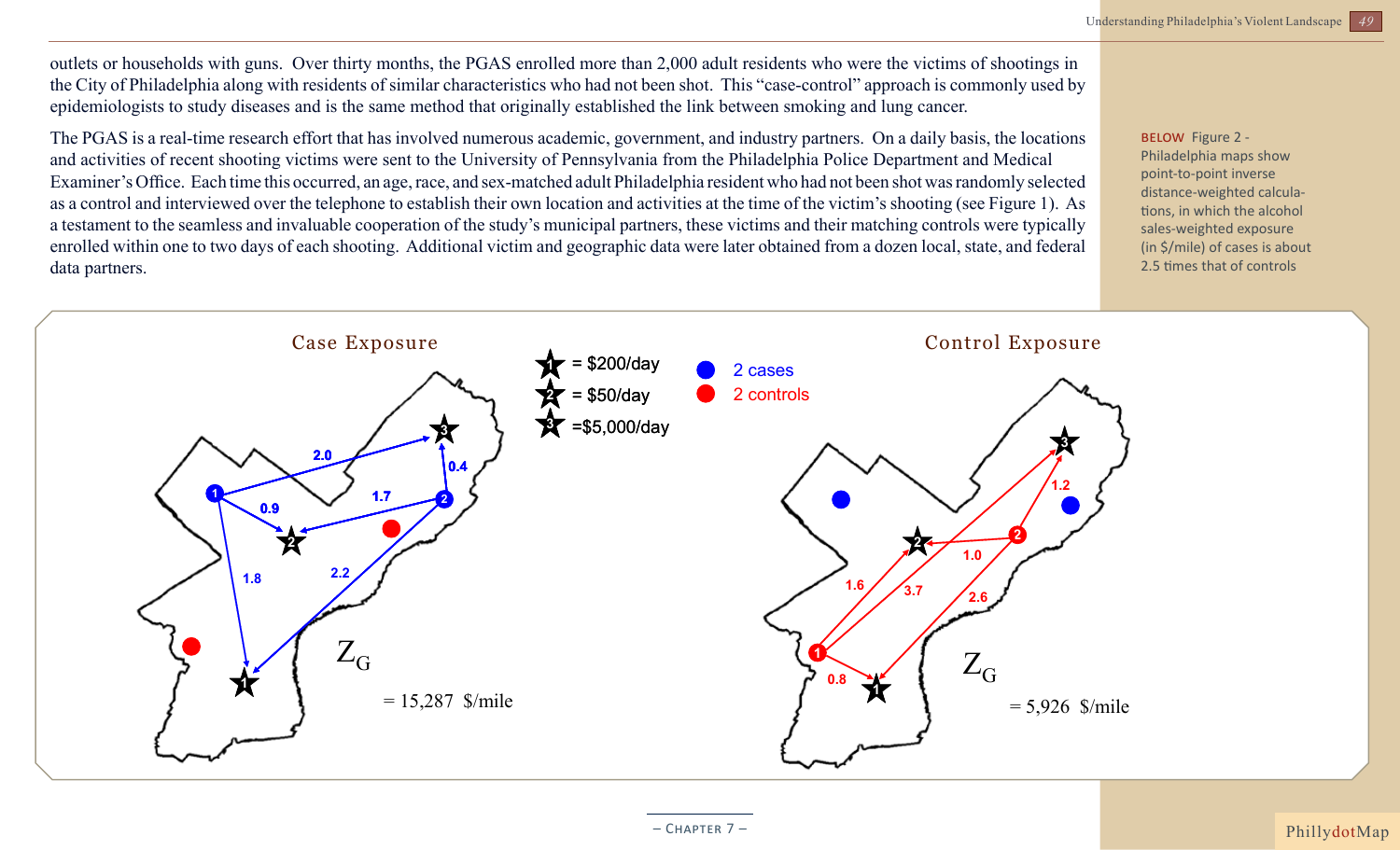Because information about what each person in the study was doing (Were they drinking?, Did they have a gun?) and where they were (Were they close to alcohol outlets or in an area where many people own guns?) was obtained at the time of each case's shooting, several new and unique analyses were conducted. Most basically, these included the ability to determine if individuals were at greater risk of being shot by virtue of what they were doing or where they were at the time of a shooting.

We began by geographically coding victims and their controls according to where they were located at the time of each shooting. We then compared these points to the point locations of various geographic factors around them, including alcohol outlets, household gun ownership, perceived safety, social capital, median age, racial diversity, ethnic diversity, education, unemployment, family structure, poverty, crowding, and household income. Many of these geographic factors also included the amount of exposure at each of their point locations, such as sales volume of alcohol per outlet, number of households that owned a gun, etc. Point-to-point geographic exposure measures assigned each subject a unique neighborhood and were inversely weighted by distance, with more distant factors having less impact on risk (see Figure 2).

Statistical analyses were then conducted to account for the time-matched and geographic nature of our data (Breslow, 1996). After adjusting for the personal characteristics of victims and controls (such as their education, occupation, marital status, prior arrests, etc.) and various geographic factors (such as those mentioned above) several key relationships became apparent. With respect to alcohol, heavy drinking beforehand is a risk factor for being shot, while light drinking is not. Being near bars and taverns, businesses where patrons purchase and consume alcohol on the premises, on average appears to pose little if any risk of being shot. However, being near so-called stop-and-go outlets, where patrons purchase and are supposed to consume alcohol off-premise is a risk factor for being shot, possibly because there is much less monitoring of intoxicated patrons. With respect to firearms, personal possession of a gun is a risk factor for being shot, although being in an area where more people report owning guns appears to be neither a strong risk nor protective factor.

below Figure 3 - Schematic showing the calculation of inverse-distance-weighted gravity measures relative to an adolescent's location in space at several points in time



Computing a gravity measure of exposure to "drug corners" on 4 city blocks, for subject 1 at time 1 and time 2.

#### The Space-Time Adolescent Risk Study

Adolescents typically travel in and around their home neighborhoods in a manner consistent with their daily routines as students, employees, family members, and friends. Their movements through space and time are therefore influenced by the locations of schools, jobs, homes, and places of recreation. Because daily routines influence activities in space and time, they also have a large influence on time spent in places where adolescents might be exposed to factors affecting their health.

Now consider how the environment can influence how adolescents spend their time and, therefore, the risks they face in terms of being victims of violence. The extent to which

 $-$  CHAPTER  $7-$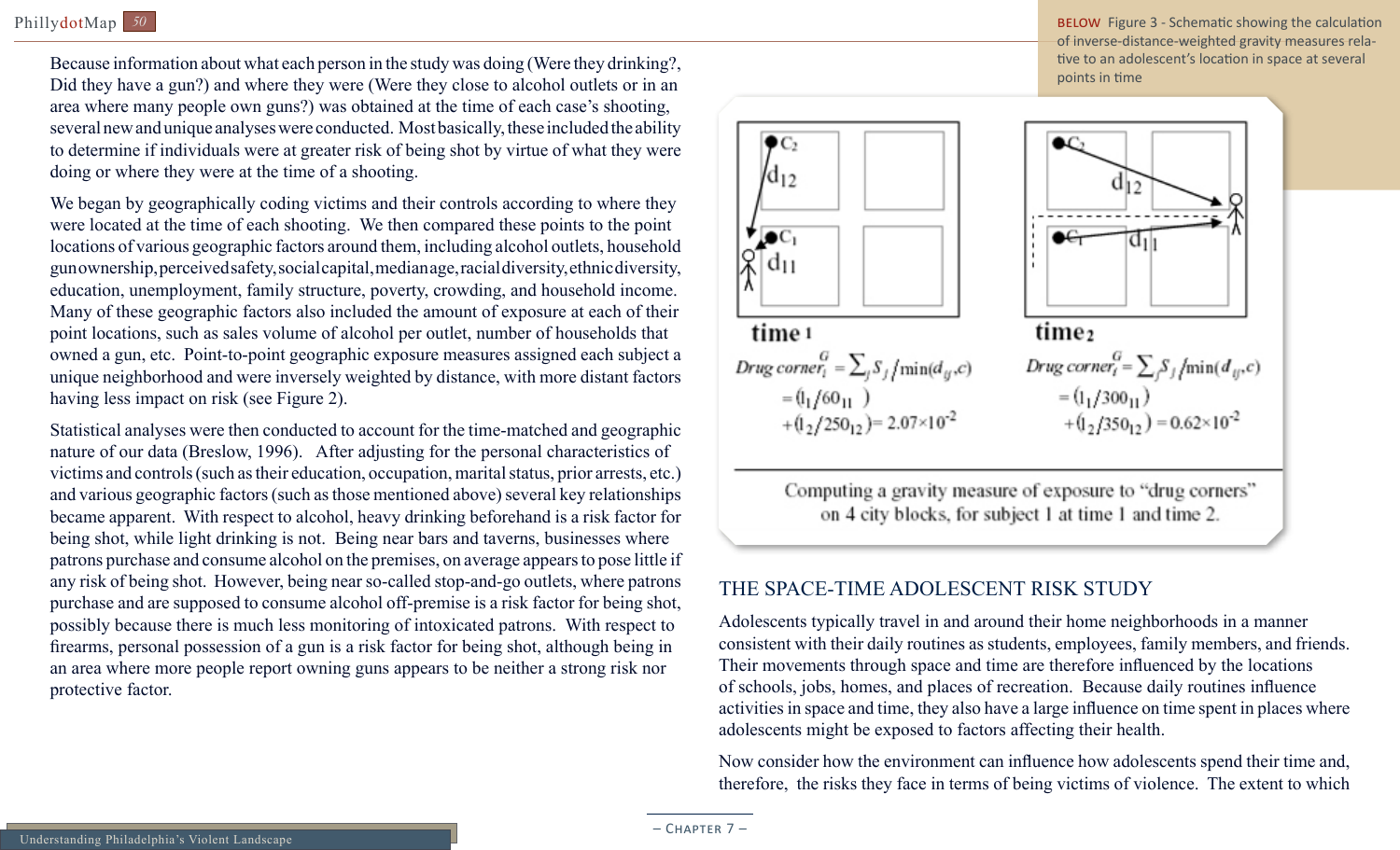an adolescent is exposed to environmental risk factors for violence can be dynamic, varying widely as an adolescent simply walks from one location to another and, in doing so, encounters variations in street lighting, neighborhood dilapidation, outdoor drug markets, and/or general social milieu. Proximity to a liquor store or a bar during business hours, for example, may suggest that an adolescent will be more likely to obtain alcohol or encounter intoxicated persons and a volatile environment outside a liquor store or bar. To learn more about injury risks, it is therefore important not only to measure what adolescents do in terms of their behavior patterns and activities, but also to study those activities in context and measure exposure variables that are characteristics of the environment.

Through the Space-Time Adolescent Risk Study (STARS), we are currently using geographic information systems (GIS) as a way to better understand how daily routines and social interactions create windows in space and time that place adolescents at risk of being violently assaulted. By recording and analyzing the routines of adolescents, our use of GIS enables us to accurately measure their exposure to environmental risk factors and to isolate factors that serve to either increase or decrease the likelihood of assault. In an effort to more precisely measure such risk factor exposures, inverse-distance-weighted gravity measures are calculated relative to an adolescent's location in space at several points in time (see Figure 3).

To do this, we are conducting a population-based case-control study in Philadelphia. The case subjects are adolescents requiring emergency room treatment for an assaultrelated injury (e.g., gunshot, stab wound), and the control subjects are adolescents recruited from the community using random-digit telephone dialing. The data collection process involves sitting down with each subject and conducting an interview using a portable computer and GIS software. Sitting side-byside, the interviewer and the subject view a customized street-level map of the subject's neighborhood. Starting at the time they woke up, the subject sequentially reports his or her daily activities by location and time on the day the injury occurred (or, for control subjects, on a recent day). Using the mouse and a pen-like stylus to draw a line on the neighborhood map, the interviewer creates a graphic that provides a minute-by-minute record of how, when, where, and with



whom the subject spent time over the 24 hours he or she walked or otherwise traveled from location to location and from activity to activity. At the same time, the subject is asked to describe his or her activities that day (including use of alcohol and firearms) as well as those of other people in the vicinity. A street map and a satellite photograph can also be switched on and off in order to help the subject identify locations and communicate them to the interviewer (see Figure 4).

above Figure 4 - Philadelphia satellite image showing changes in a hypothetical adolescent's risk factor exposure levels as they travel in their neighborhood over the course of a day before being shot.

As part of the data management process conducted later, the points along the path of each